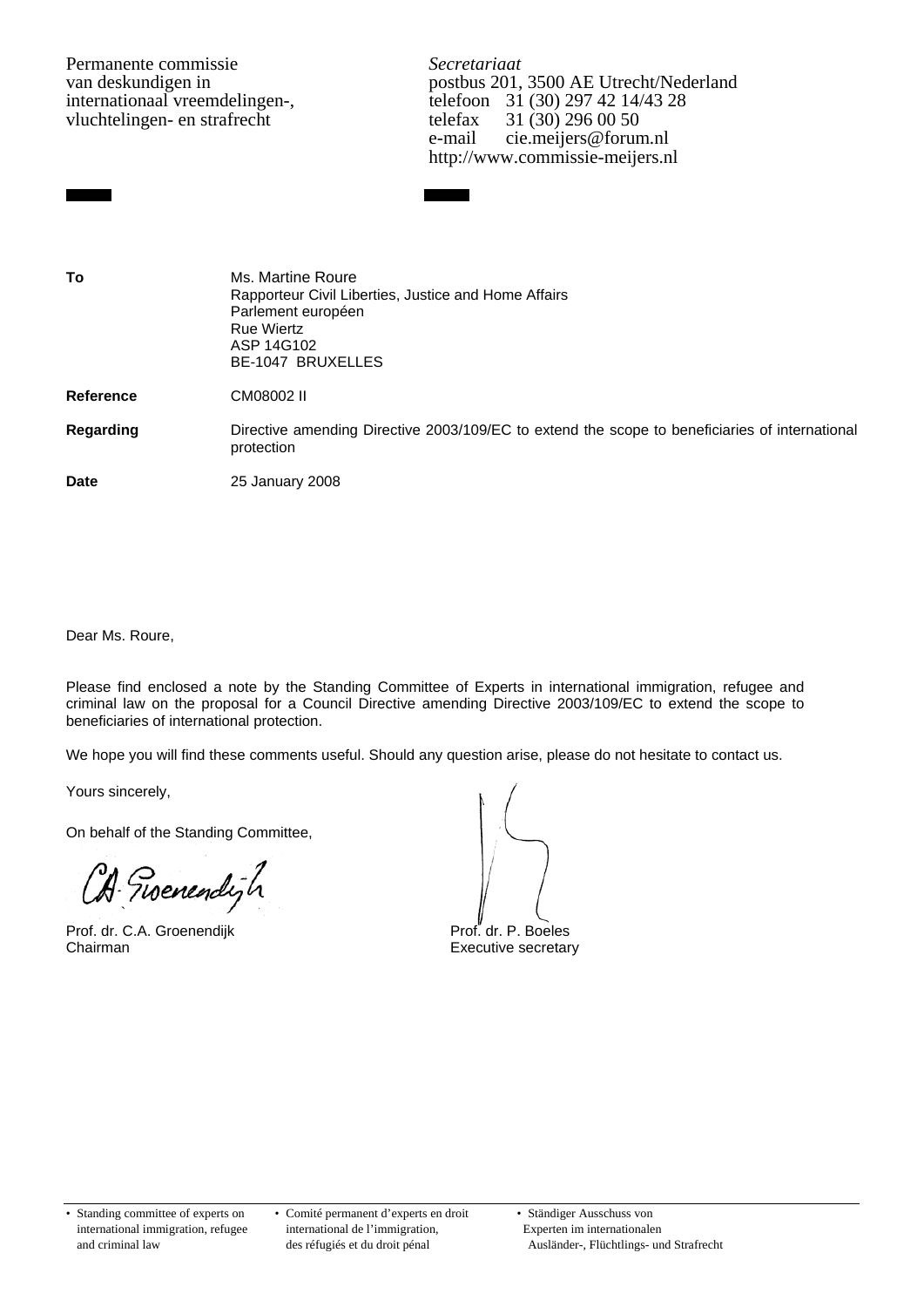### **Note of the Standing Committee of experts on international immigration, refugees and criminal law on the proposal for a Council Directive amending Directive 2003/109/EC to extend the scope to beneficiaries of international protection**

\_\_\_\_\_\_\_\_\_\_\_\_\_\_\_\_\_\_\_\_\_\_\_\_\_\_\_\_\_\_\_\_\_\_\_\_\_\_\_\_\_\_\_\_\_\_\_\_\_\_\_\_\_\_\_\_\_\_\_\_\_\_\_\_\_\_\_\_\_\_\_\_\_\_\_\_\_\_\_\_\_\_\_\_\_

Although the Standing Committee welcomes a proposal to extend the scope of Directive 2003/109/EC (LTR Directive) it has some serious objections against the proposal, presently under consideration. The Committee agrees with the choice, not to include a mechanism for transfer of responsibility for protection under community law in the Directive. However, there are two points of concern. The scope of the amended Directive threatens to differentiate between excluded and included categories without good justification. In the opinion of the Standing Committee, the main criteria for obtaining LTR status should be the length of the legal stay, regardless of the grounds on which the right of residence was granted. Further, the present negotiations risk to neglect the principle of non-refoulement, as will be set out below.

#### *Scope of the amendment*

The proposal presented by the Commission extends the scope of the LTR Directive to third country nationals who have been granted refugee or subsidiary protection within the meaning of the Qualification Directive, but still excludes third country nationals who have been granted other forms of compassionate or humanitarian protection.

The Standing Committee is aware of the different viewpoints concerning the extension of the scope of the LTR Directive. Some delegations have reservations to the proposal as such; others want to limit it to third country nationals who have been granted refugee status only, while some other delegations expressed their support to the extension of the Directive to other forms of compassionate or humanitarian protection as well. The proposal as presented by the Commission urges Member States which introduced already a single uniform asylum status to make a distinction between beneficiaries of refugee or subsidiary protection and beneficiaries of compassionate or humanitarian protection who currently have the same rights.

The delegations which expressed their concern about extending the provisions of the long term resident status to beneficiaries of subsidiary protection argued that this might be a pull factor. This argument can not be convincingly put forward. Considering the time lapse of 5 year legal residence before acquiring the long term resident status the Standing Committee is unable to see how a stronger status 5 years after admission may attract applicants for subsidiary protection in retrospect.

The Standing Committee recalls that the European Council at its 1999 Tampere meeting stated that long term resident third country nationals should be granted a set of uniform rights which are as near as possible to those enjoyed by citizens of the European Union without making a distinction for what reasons a third country nationals resides in a Member State. According to recital 6 of the Preamble of the LTR Directive "The main criterion for acquiring the status of long-term resident should be the duration of residence in the territory of the Member State. Residence should be both legal and continuous in order to show that the person has put down roots in the country." The Standing Committee cannot see why this should be different for beneficiaries of subsidiary protection or for third country nationals who are granted residence on humanitarian or any other ground. Therefore, the Standing Committee is of the opinion that the main criteria for obtaining LTR status should be the length of the legal stay, regardless of the grounds on which the right of residence was granted, unless the third country national resided in a Member State solely on temporary grounds (conform Article 3(2), sub a, b, e and f, LTR Directive).

For this reason the Standing Committee is in favour of extending the scope of the LTR Directive to all long term resident third country nationals, irrespective of the grounds on which the right of residence was granted (temporary grounds excluded). In line with the Tampere Conclusions and the Hague Programme concerning the fair and equal treatment of all long term resident third country nationals and the call to establish a uniform status the Directive should include all third country nationals; not only refugees and beneficiaries of subsidiary protection but also third country nationals who are granted residence on humanitarian or any other (not strict temporary) ground. The aim of the LTR Directive of full integration (see recital 4 of the Preamble) can only be achieved if all long term residents in the Member States are covered by the Directive. Moreover, the exclusion of long term resident beneficiaries of subsidiary protection or long term residents on humanitarian or other grounds from the benefits of the Directive may be considered as a violation of Article 14 of the European Convention on Human Rights while it makes a distinction between different categories of third country nationals for which an objective justification is lacking.

The Standing Committee is not convinced by the counter argument that humanitarian or other status granted according to the national legislation could not be covered by the Directive because the different status under national legislation are not recognised by all Member States. The same applies with regard to the present beneficiaries of the Directive, as well as regarding refugees and subsidiary protection beneficiaries. The residence status of third country nationals falling under the current Directive is also (mainly) according to the national law of the Member States and still differs from Member State to Member State, while for example the labour migration is not (yet) harmonised within the European Union. And with regard to refugees and subsidiary protection beneficiaries, the Qualification Directive allows for Member States to apply more favourable standards for determining who qualifies as a refugee or as a person eligible for subsidiary protection.